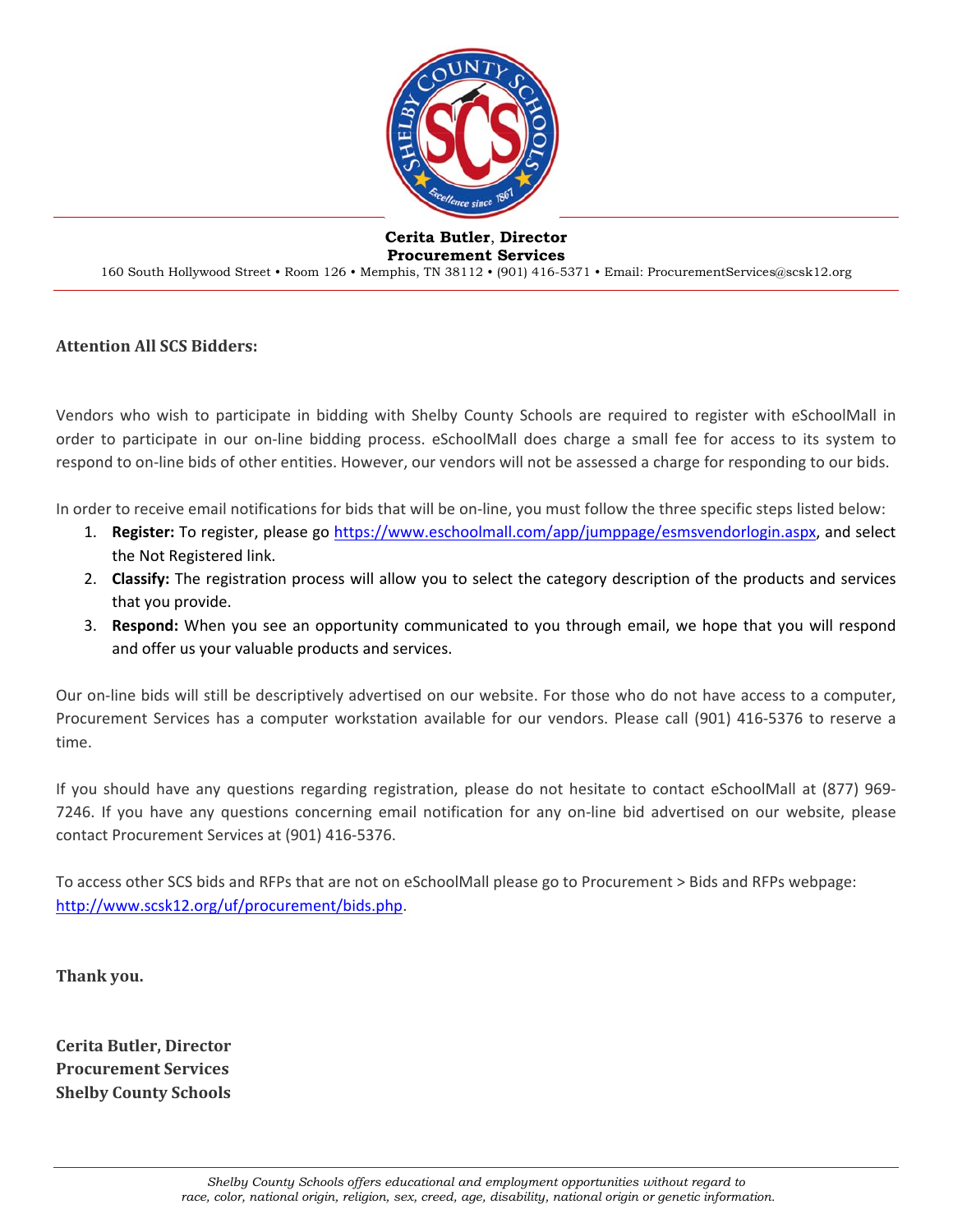

**Vendor Response Instructions**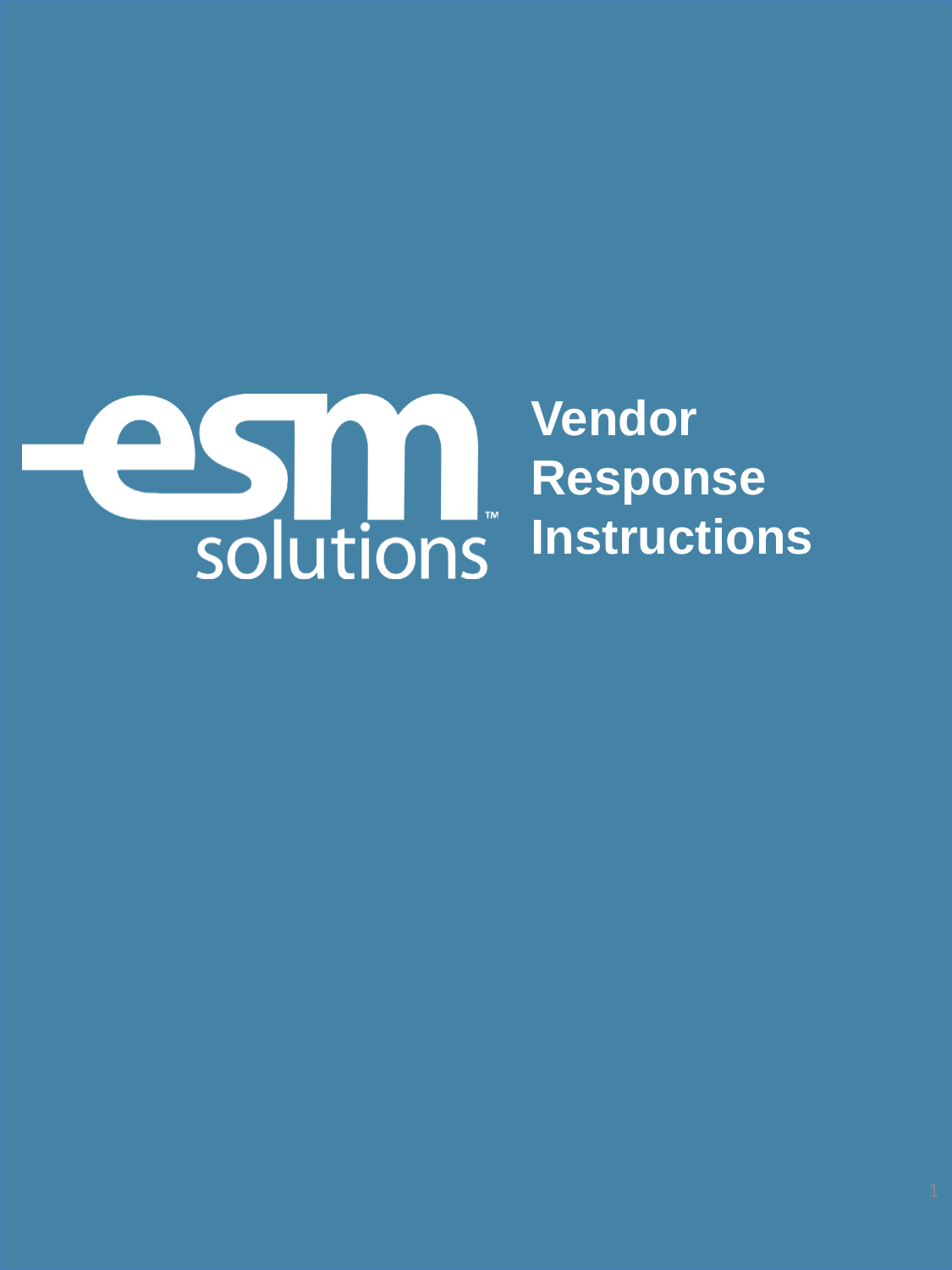# **Vendor Response – Table of Contents**

| Login – How to log into the application $\ldots$ $\ldots$ $\ldots$ $\ldots$ $\ldots$ $\ldots$ $\ldots$ 3                      |            |
|-------------------------------------------------------------------------------------------------------------------------------|------------|
| Create – How to create a response                                                                                             | 5          |
| Submit – How to submit a response <i>manufacture contained</i> with the submit – How to submit a response                     | $_{\rm 8}$ |
| Award – How to view an award                                                                                                  | 9          |
| View – How to view the bid and your response <i>manufour</i> manufolian with the View – How to view the bid and your response | 10         |
| Reports - How to run reports                                                                                                  | 11         |

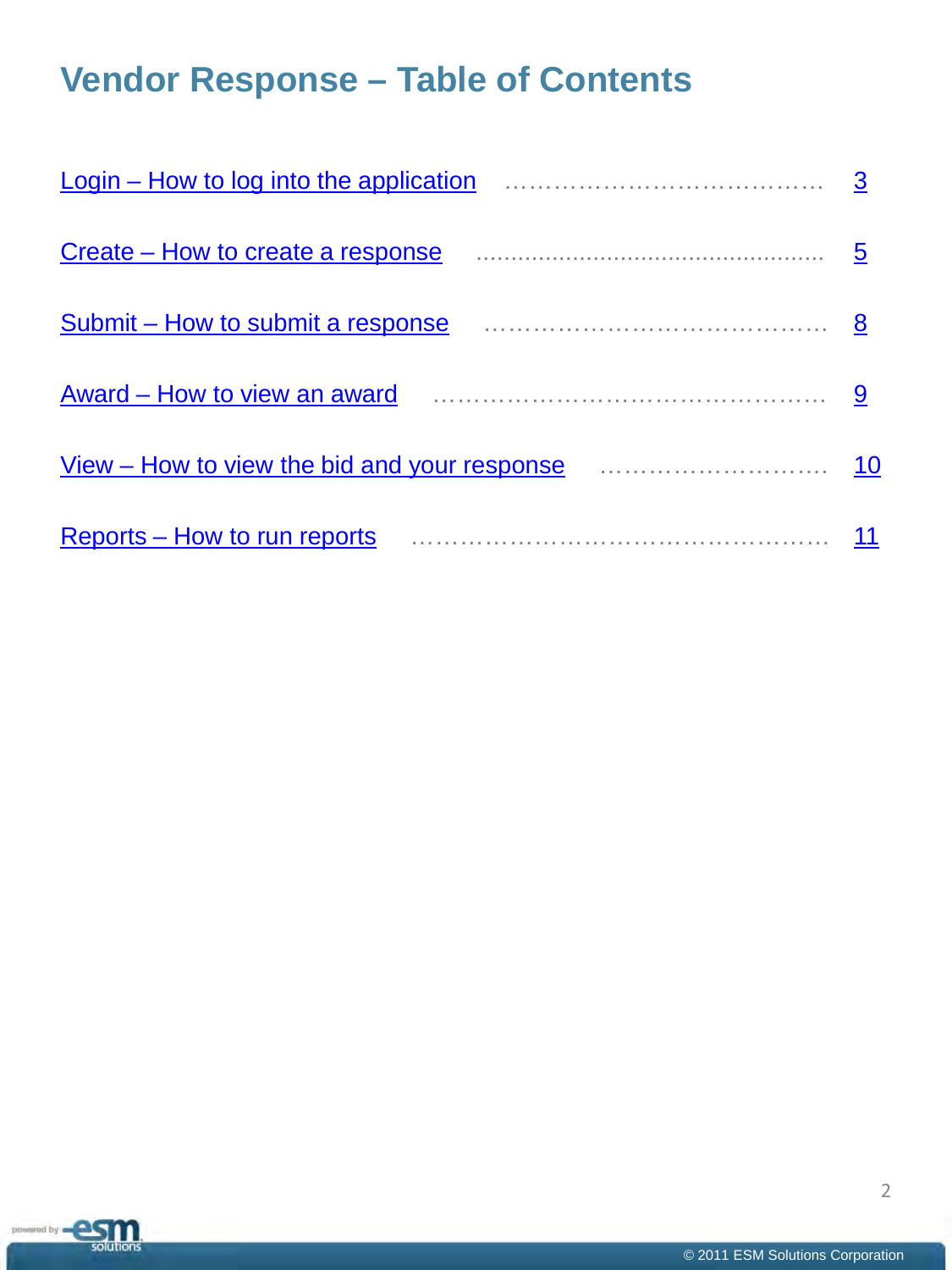## <span id="page-3-0"></span>**Vendor Response - Login**

- 1 Open a browser using either
	- Safari
	- IE
	- Firefox
- $\mathbf{2}$ Enter the following into the address bar if you are an eSchoolMall or Mercury Commerce vendor (or click the link):
	- [www.esmsolutions.com](http://www.esmsolutions.com/)

Enter the following into the address bar if you are a vendor responding to events from the State of South Dakota (or click the link):

- [southdakota.mercurycommerce.com](https://southdakota.mercurycommerce.com/)  Click the Vendor Login button
- Select the Orange Login tab in the upper 3 right corner.
- 4 Select either the eSchoolMall Vendor Login link or the Mercury Commerce Vendor Login link. Your selection is dependant on the Customer Event you are responding to.





Enter your User Name and Password. 5

powered by **QS** 

. . solutions

6 If you have not registered as a vendor, select the Not Registered link and follow the screen prompts to complete your registration.

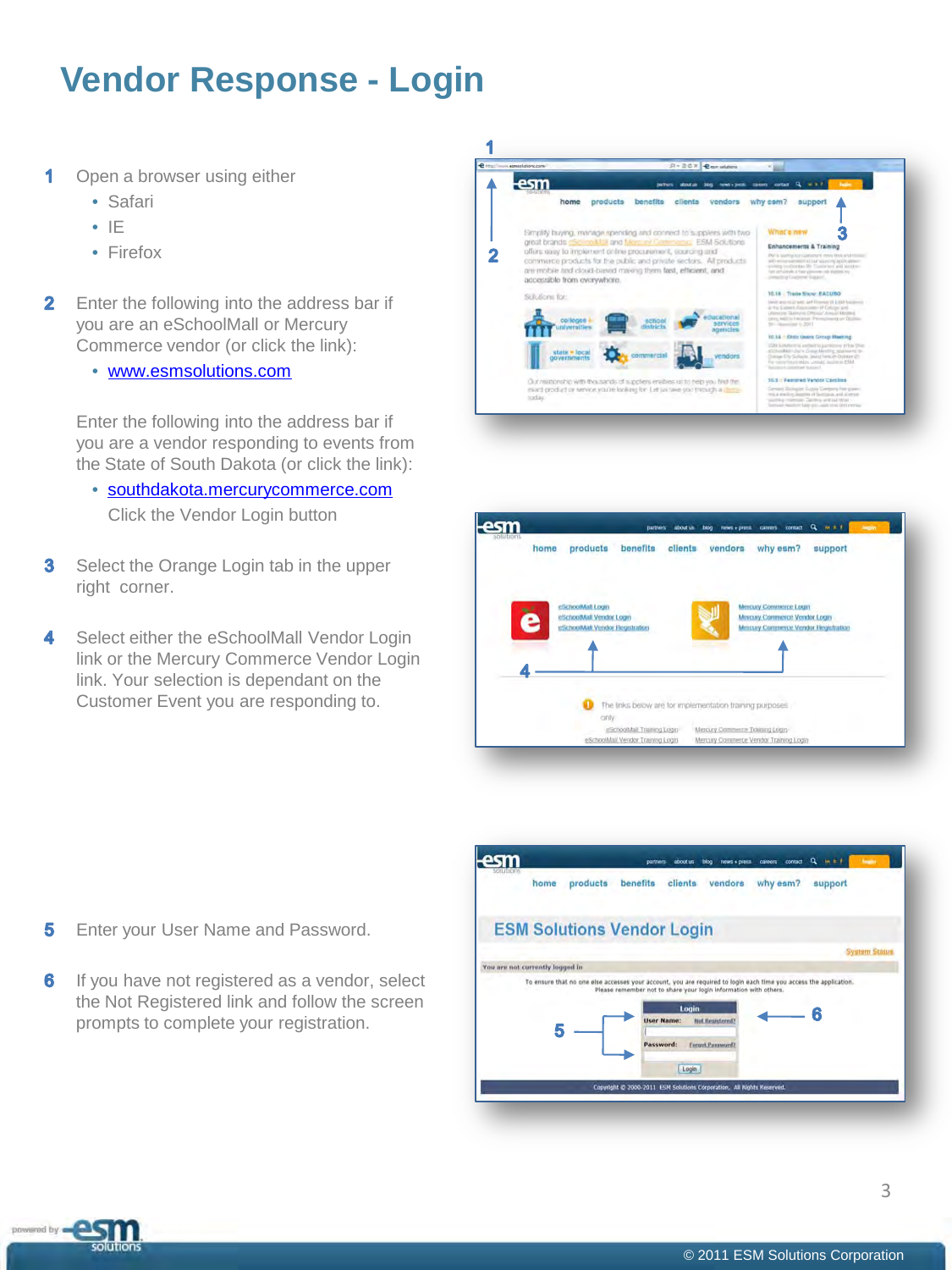# **Vendor Response - Login**

- **7** Confirm your identity and the company that you represent.
- 8 Select the Accept button to continue, provided your information is correct.

|                             | products<br>home                               | benefits | clients           | vendors | why esm? | support                                                                                                                                                                                                                                                 |
|-----------------------------|------------------------------------------------|----------|-------------------|---------|----------|---------------------------------------------------------------------------------------------------------------------------------------------------------------------------------------------------------------------------------------------------------|
|                             | <b>ESM Solutions Vendor Login</b>              |          |                   |         |          |                                                                                                                                                                                                                                                         |
|                             |                                                |          |                   |         |          | <b>System Status</b>                                                                                                                                                                                                                                    |
|                             | You are logged in as Cathy Boyd for Office Max |          |                   |         |          | Logout                                                                                                                                                                                                                                                  |
| > Bid Seller User Agreement |                                                |          |                   |         |          |                                                                                                                                                                                                                                                         |
| <b>User Agreement:</b>      |                                                |          |                   |         |          | 1 accept that I am Cathy Boyd representing Office Max. If this information is incorrect please contact Demo eSchoolMall<br>immediately at supportineschoolmail.com and click the Decline button to exit. Otherwise click the Accept button to continue. |
|                             |                                                |          |                   |         |          |                                                                                                                                                                                                                                                         |
|                             |                                                |          | Dedine<br>Accept. |         |          |                                                                                                                                                                                                                                                         |

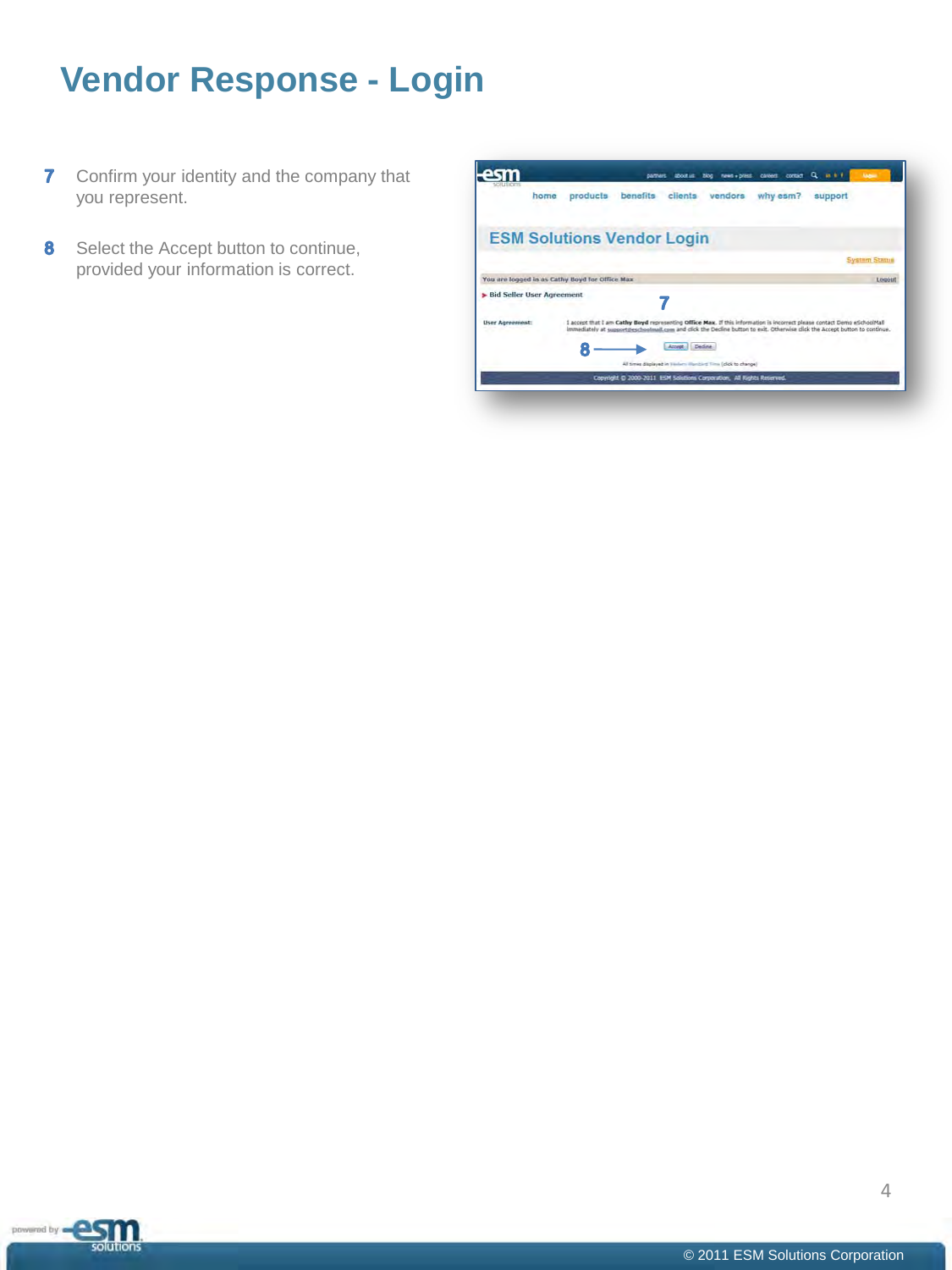## <span id="page-5-0"></span>**Vendor Response - Create**

1 Select the Create link associated with the Event you wish to respond to.

| vendor<br><b>FUSDONAG</b> |                 |                                                                                                                                                |                                                  |       |                       |                               |
|---------------------------|-----------------|------------------------------------------------------------------------------------------------------------------------------------------------|--------------------------------------------------|-------|-----------------------|-------------------------------|
| create<br>William         | fuldbergs 1     | ally painting<br><b>BIFIELD</b>                                                                                                                | Personnelle.                                     |       |                       |                               |
|                           |                 |                                                                                                                                                |                                                  |       |                       |                               |
|                           |                 | Create or Modify a Response for the Selected Bid, Quote Request, or Project Request                                                            |                                                  |       |                       |                               |
|                           |                 | Instructions: To begin responding to an event or make modifications to a response in progress, select the link in the Response Action inform n |                                                  |       |                       |                               |
|                           |                 |                                                                                                                                                |                                                  |       |                       |                               |
|                           | that / Request  |                                                                                                                                                |                                                  |       |                       | <b>Response Oue</b>           |
| Response<br>Artico        | 10 <sub>1</sub> | <b>Purchasing Entity</b>                                                                                                                       | <b>Description</b>                               | Type: | <b>Time Bernaming</b> |                               |
| Comp                      | 575             | Smithville Joint Purchasing<br>Betwell.                                                                                                        | General Office Supplies<br>(Paper/Misc.)         | Bid   | 3h. Street            | 10/21/2011 4:00<br><b>SM</b>  |
| $Q = 0$                   | 574             | Smithville Joint Purchasing<br><b>Briant</b>                                                                                                   | <b>General Office Supplies</b><br>(Danser/Miss.) | Bid   | Alt. There            | 10/21/2011 5:00<br><b>DIA</b> |
| thistly)                  | 563             | Smithville Joint Purchasing<br>Barant.                                                                                                         | General Office Supplies<br>(Dapar/Misz.)         | Bid.  | 4d 23h                | 10/26/2011<br>12:00 PM        |
| $Q = 0$                   | 565             | Smithville Joint Purchasing<br><b>Briant</b>                                                                                                   | General Office Supplies<br>(Damar/Miss.)         | Bid   | 12d 23h               | 11/03/2011<br>12:00 PM        |

Cathy Boyd for Office Max

 $\overline{2}$ Review the Terms and Conditions of the Event. Select the Accept button located at the bottom of the screen to continue.



- Review the header information of the Event. 3
- 4 Select the Entity link if you wish to see customer contact information.
- 5 Make note of the Time Remaining so you can plan your response accordingly.
- 6 Make note of the Check List Items as you will be required to meet these obligations prior to completing your Event Response. This section may be blank if the Entity does not require additional information related to this Event.

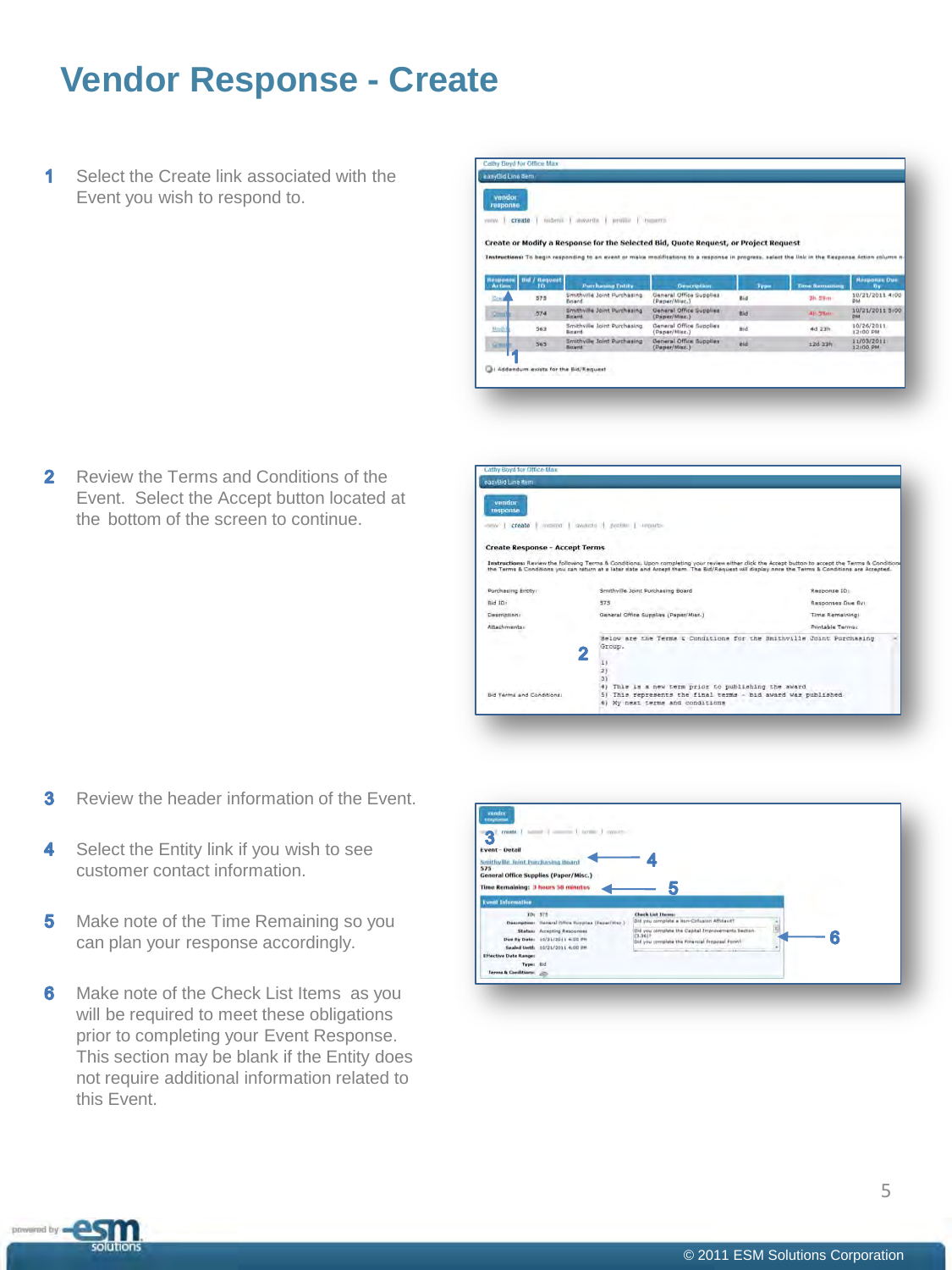### **Vendor Response – Create (continued)**

- $\overline{7}$ Enter your header level Response Information which includes:
	- Response Terms
	- Response Payment Terms
	- Attachments

The information entered in this section applies to the entire event.

8 Select the Save button once complete.

| <b>Response Information</b>           |                                |
|---------------------------------------|--------------------------------|
| <b>Rasponse Mamber: 2432</b>          | <b>Response Termut</b>         |
| States: It Polices<br>Owner buildings |                                |
|                                       | <b>Response Payment Terms:</b> |
|                                       |                                |
|                                       |                                |
|                                       | Attachment Files: Attach File  |
|                                       | <b>Contract Contract</b>       |

- 9 After completing the header level Response Information scroll down to the Items section.
- **10** If an item has Notes/Attachments a link will appear. Select the link to view the Notes/Attachments.
- 11 To create a response for an item select the Create link in the Response Action column.

|                         | swak I want I want I want I want    |                                                                                     |                           |                               |                                       |                                        |
|-------------------------|-------------------------------------|-------------------------------------------------------------------------------------|---------------------------|-------------------------------|---------------------------------------|----------------------------------------|
| Ŝ                       |                                     |                                                                                     |                           |                               |                                       |                                        |
|                         |                                     |                                                                                     |                           |                               |                                       |                                        |
| <b>Dress (All Dans)</b> |                                     |                                                                                     |                           |                               | <b>Discut lexposes</b> With Responses |                                        |
|                         | Shevera 1 to 1 of 1 Kesata          |                                                                                     |                           |                               |                                       |                                        |
| æ.                      | <b>Secretary</b>                    | <b><i><u>Contractor Contractor</u></i></b><br><b><i><u>Property players</u></i></b> | <b>Being County First</b> | <b>Particular and</b>         |                                       | <b><i><u>Linkering Address</u></i></b> |
|                         | Mark Sept. Dry Sreet Partiers       | <b>Dupo</b>                                                                         |                           | B Court Pass                  | <b>Ex</b>                             | Santa                                  |
|                         | <b>Data work ALLA Exclusion</b>     |                                                                                     |                           |                               |                                       |                                        |
| ×                       | 4.10 because - little               |                                                                                     |                           | 1 - DVI Clued Bale            | 289                                   | <b>Sunt</b>                            |
|                         | they been the little front of       |                                                                                     |                           |                               |                                       |                                        |
| ٠                       | impropert angeler                   | serging                                                                             | <b>Wedal Set</b>          | a v.a slower train.           | $^{\circ}$                            | 123,972                                |
|                         | Time Array Ar & Atlanticus At-      |                                                                                     |                           |                               |                                       |                                        |
| ٠                       | Today, White, D-544 Fund, & T-8-11. | <b>Hamburghi</b>                                                                    | <b>EXPARK</b>             | <b>36 - Star Shadd Hoarne</b> | <b>THE</b>                            | -                                      |
|                         | False, 174x, 1.7 x 11. 22 lb.       |                                                                                     |                           | 11 - 510 Shald Rawton         |                                       |                                        |
|                         |                                     | <b>May</b><br>$\sim$                                                                |                           |                               | 1489                                  | <b>CASHE</b>                           |

- 12 Enter your response information. Required fields are labeled with a red asterisk "\*".
- **13** The Product Number field is your internal number that you use to identify the item. You can enter "n/a" if you do not have a Product Number.
- 14 Once all item response information is entered select the Save button.
- **15** To return to the item summary screen select the Close button.

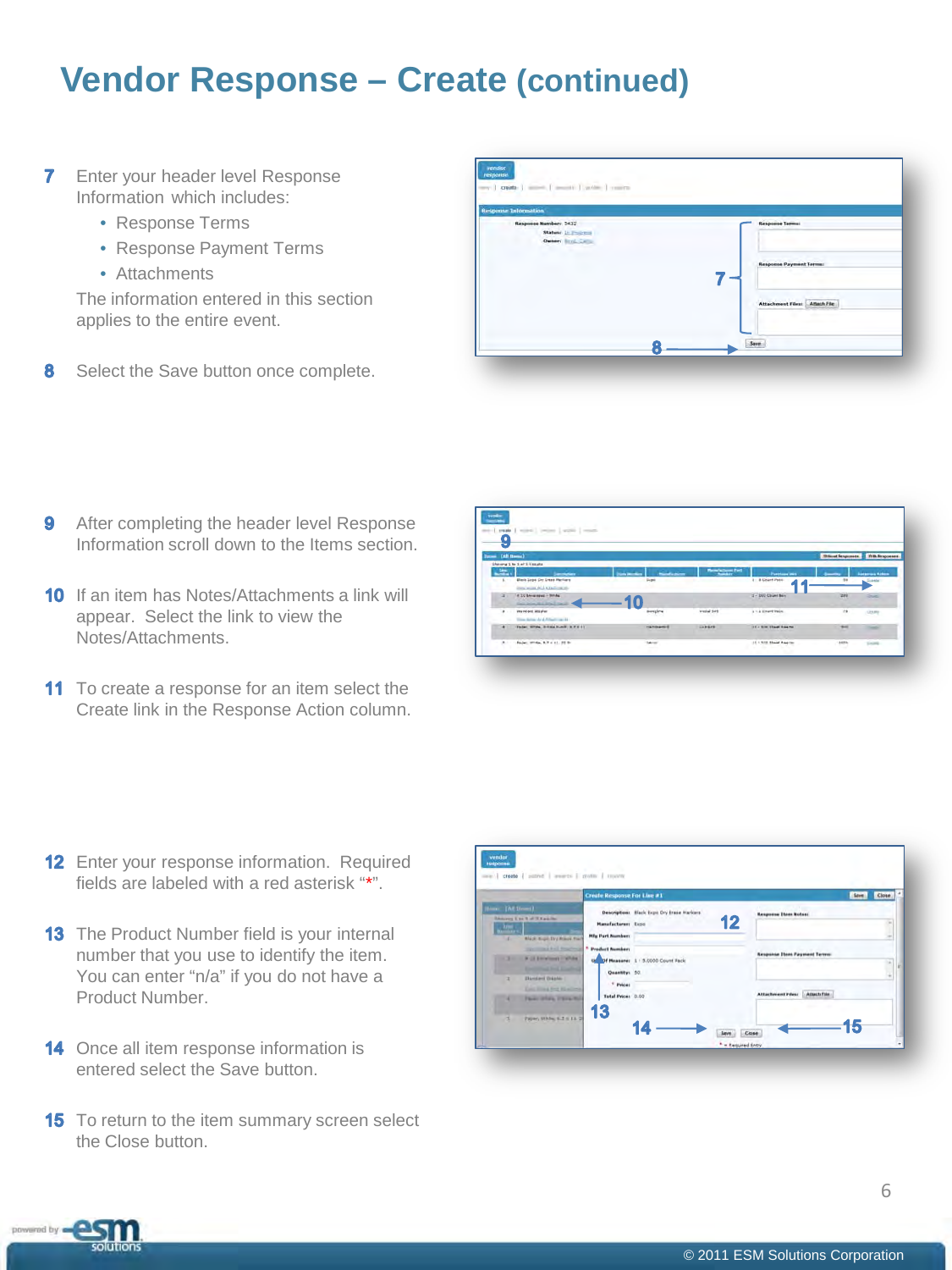#### **Vendor Response – Create (continued)**

- **16** Once a response has been entered for an item a Modify link will appear for that item.
- 17 If the entity configured the Event to allow for Multiple Responses the Create link will remain which can be selected to enter additional responses. If the entity configured the Event for a single response the Modify link will only appear.

|                | con 1-gast 1 June 3 minute 1 June 1 June |                                    |                    |                        |                                       |                                                                                                |
|----------------|------------------------------------------|------------------------------------|--------------------|------------------------|---------------------------------------|------------------------------------------------------------------------------------------------|
|                |                                          |                                    |                    |                        |                                       |                                                                                                |
|                | Seed (All Henry)                         |                                    |                    |                        | different Seasonness  Valle Forganise |                                                                                                |
|                | Shawing it by 9 of 9 Kanyley             |                                    |                    |                        |                                       |                                                                                                |
| -22-           | <b>Change Street</b>                     | <b>Bandadore</b><br><b>Heather</b> | <b>Nationalist</b> | <b>Stationer State</b> | والتسمرا                              | <b>Beams Arter</b>                                                                             |
|                | <b>Rack From Dry Fresh Hollans</b>       | Seven                              |                    | <b>A DOMESTIC</b>      |                                       | min(L1)                                                                                        |
|                | Gene Modern A. A. African constant       |                                    |                    | ю                      |                                       | aisste                                                                                         |
| $\sim$         | . 12 Sharages Write                      |                                    |                    | 1 105 Court See d      | 395                                   | $\frac{1}{2} \left( \frac{1}{2} \right) \left( \frac{1}{2} \right) \left( \frac{1}{2} \right)$ |
|                | san Australia District County            |                                    |                    |                        |                                       |                                                                                                |
| $\overline{a}$ | <b>Handard Indexer</b>                   | <b>Derigina</b>                    | Midle 318          | $L-1$ small track      | <b>IS</b>                             | $-22$                                                                                          |
|                | tion School Harvarder                    |                                    |                    |                        |                                       |                                                                                                |
| ٠              | Paper, White, Smille Partiti, 4.5 at 21. | <b><i><u>AMERICA</u></i></b>       | <b>STS-214</b>     | 15-1500 Stout Fourte   | <b>SAF</b>                            | $-1$                                                                                           |
| ٠              | Tagen (49dm, 2-3 c.1), 20 lb             | <b>Never</b>                       |                    | 42 - 500 Diese Faarre  | 1240                                  | $\sim$                                                                                         |

**18** To Modify an item response select the Modify link. Review the item response information and then select the Edit button.

| <b>GAT FOR LIGHT LOW LIGHT</b>                    |                                  |                          |
|---------------------------------------------------|----------------------------------|--------------------------|
|                                                   |                                  |                          |
| <b>Because Des 20 1 For Line at 1</b>             |                                  | <b>That Freeman Comp</b> |
| Vescriptions - shock dope by brood Horkorn        | <b>Harpoles a Steen Boston I</b> |                          |
| <b>Renderlanes</b> Size                           | lara secrital                    |                          |
| <b>Mig Fact Numbers 120 2</b>                     |                                  |                          |
| Fredericksminn, 200-4                             | Herpouse Heat Payment Jerry      |                          |
| Melt Of Mexicolar 1-1.5000 Court Park             | New Jersey                       |                          |
| Quantity: 31                                      | Attachments:                     |                          |
| <b>THEFT A FACT</b>                               | tic statiments special.          |                          |
| Total freese 225-30                               |                                  |                          |
| Levi Melanted: 18/21/2213 12/20 PM by 2010, Jorn- |                                  |                          |
|                                                   | $\leftarrow$ 18<br>14            |                          |

- **19** Make the appropriate edits and then select the Save button.
- 20 Select the Close button to return to the item edit summary view.

To return to the item summary view select the Back link in the Links box located in the upper right portion of the screen.



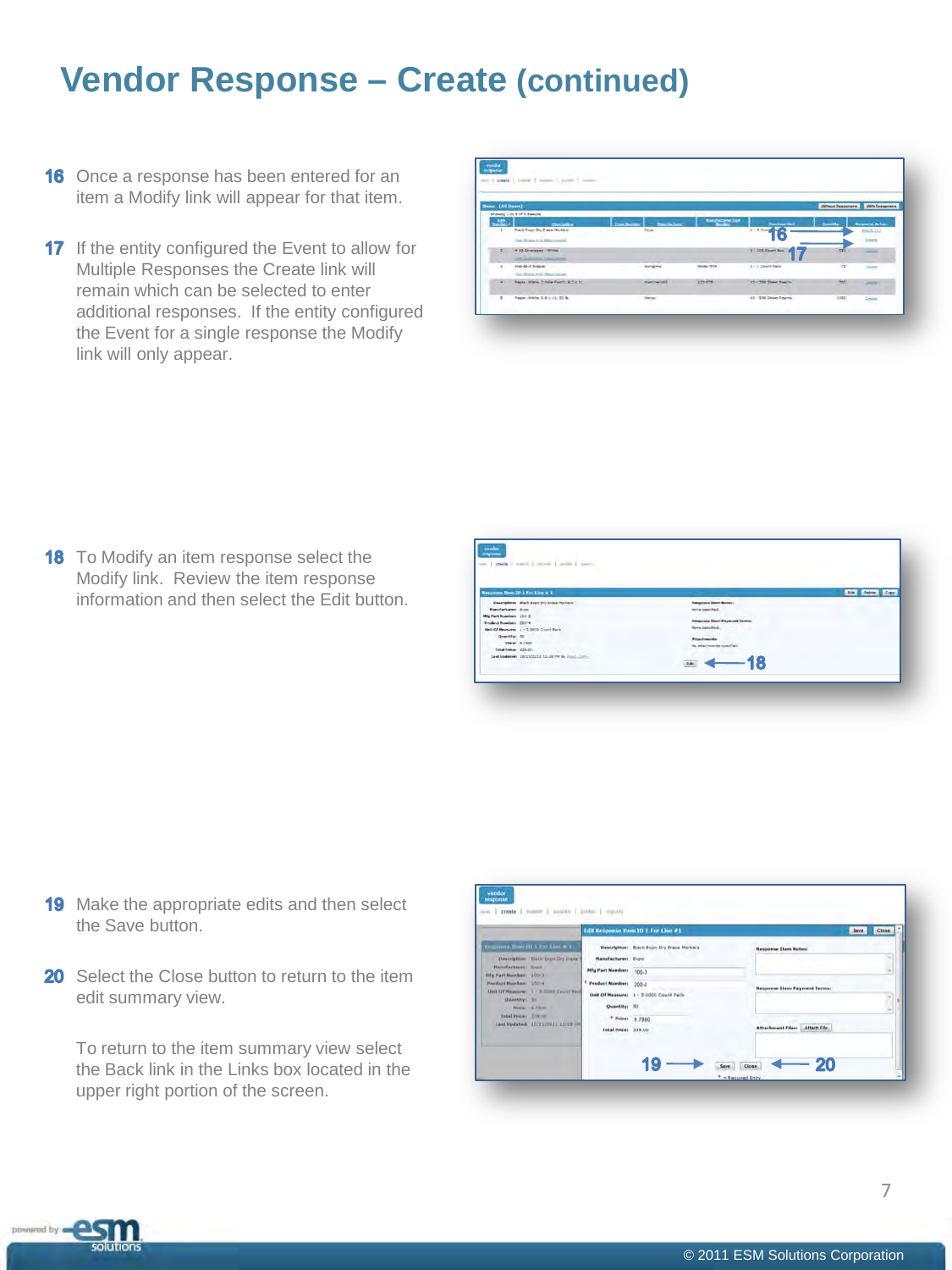## <span id="page-8-0"></span>**Vendor Response – Submit**

- Select the Submit link from the submenu 1 option.
- 2 Select the Response ID link associated with the Event you are responding to.



- **3** Review your response summary information for accuracy.
- 4 Select the check boxes associated with any Checklist Items that appear for the response. Note, if the customer did not add Checklist Items this section will be blank. Select the Submit button (which is located at the bottom of the screen) to submit your response.

If you need to retrieve your response after you complete the submit process contact the customer. The customer can return your response provided the event due by date has not arrived.

| msponse<br><b>Housts</b><br>satmit I<br>$x = 0$ | month.<br>grotiste                                                                                                                                                                                                                                                                                                   |                     |
|-------------------------------------------------|----------------------------------------------------------------------------------------------------------------------------------------------------------------------------------------------------------------------------------------------------------------------------------------------------------------------|---------------------|
| <b>Submit Response</b>                          |                                                                                                                                                                                                                                                                                                                      |                     |
| your response.                                  | Instructions: Review the following summary information of your response. Also, please select a contact name to which purchase orders should be sent and<br>with to View your response prior to submission click the View button below. Note - once the Submit button is selected your response will be submitted and |                     |
| Durrhasing Entity:                              | Smithvilla Joint Purchasing Soard                                                                                                                                                                                                                                                                                    | <b>Response (D)</b> |
| S<br>flid ID:                                   | 575                                                                                                                                                                                                                                                                                                                  | Time Remainings     |
| <b>Description:</b>                             | Ceneral Office Supplies (Faper/Misc.)                                                                                                                                                                                                                                                                                | Terms:              |
| Number of Zterns Bid Dru                        | $df =$                                                                                                                                                                                                                                                                                                               |                     |
| Total Responses:                                |                                                                                                                                                                                                                                                                                                                      |                     |
| <b>PO Contact:</b>                              | E.                                                                                                                                                                                                                                                                                                                   |                     |
| Faa Billing Contact:                            | $\overline{\mathbf{r}}$                                                                                                                                                                                                                                                                                              |                     |
|                                                 | Notice: Chack the check hoxes balow to indicate that you agree to complete the items listed. Please consult aither the Terms & Donotheon for this field or of<br>required, these items must be sent under separate cover directly to the purchasing entity facilitating the flid not to Demo eSchoolkial!            |                     |
| Did you complete a figh-Collusion Minsaye?      |                                                                                                                                                                                                                                                                                                                      |                     |
|                                                 | z<br>Did you complate the Capital Improvements Senior (3.36)?                                                                                                                                                                                                                                                        |                     |

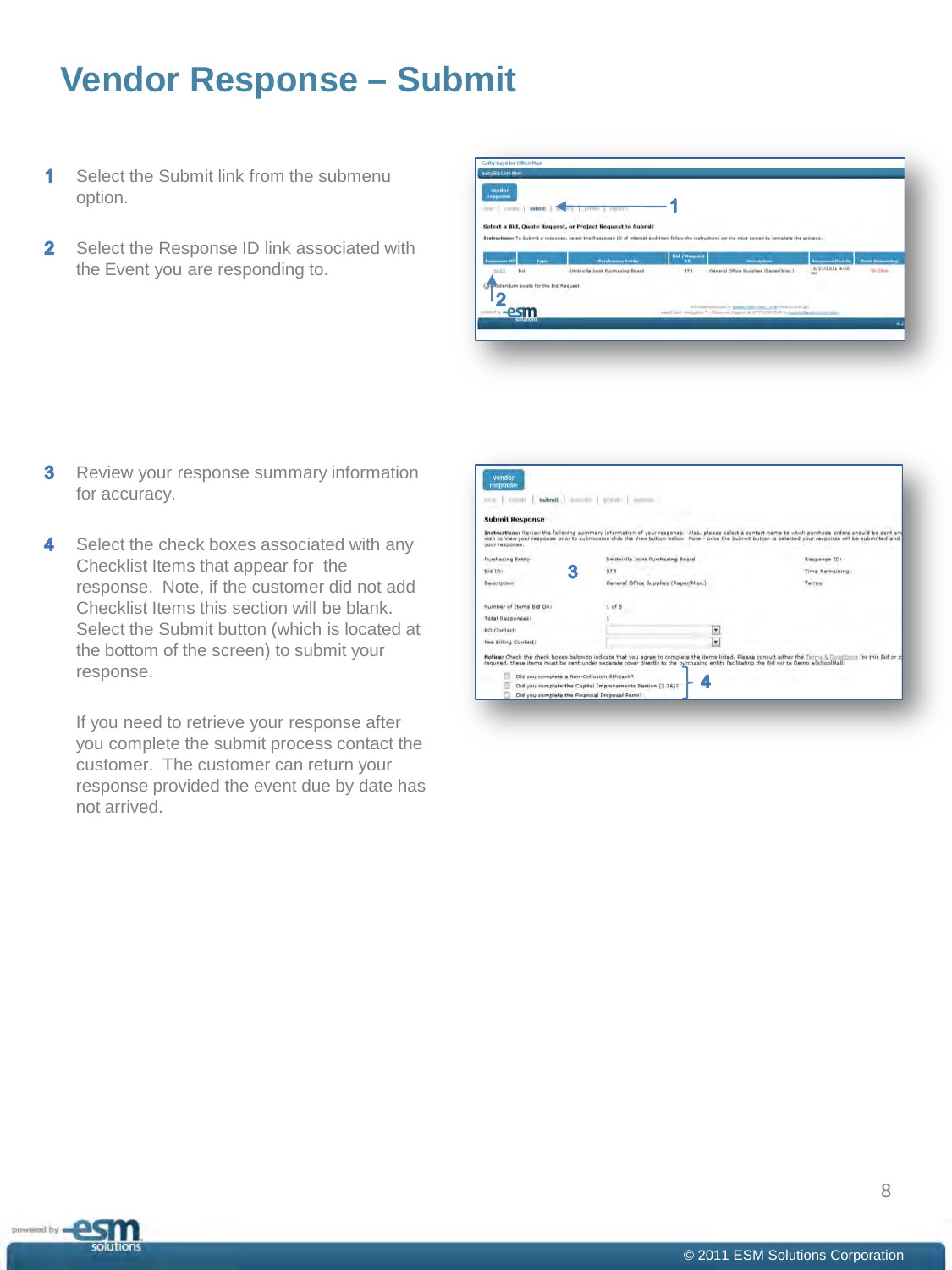### <span id="page-9-0"></span>**Vendor Response – View Award**

- To View your Award online select the Award  $\mathbf 1$ submenu option.
- **2** Find the event of interest by using the Search Criteria filter or select the Event from the default Search Results located towards the bottom of the screen.

|                               | Soarch Criteria       |                                                                  |                           | View the Award Status of a Selected Bid, Quote Request, or Project Request |                |                           |                | Starch Links                           |                            |
|-------------------------------|-----------------------|------------------------------------------------------------------|---------------------------|----------------------------------------------------------------------------|----------------|---------------------------|----------------|----------------------------------------|----------------------------|
| Request (Gr)                  |                       |                                                                  | Resident Description:     |                                                                            |                |                           |                | 141                                    |                            |
| Rasponse #1                   |                       |                                                                  | <b>Purchasing Entity:</b> |                                                                            |                |                           |                | <b>Amidst</b><br><b>Ulder Section</b>  |                            |
| <b>Event Statue: All</b>      |                       | $\overline{\cdot}$                                               | Date Ranger               | ٠<br>None                                                                  | $\exists$ To   | в                         |                | Austria Tenni<br><b>RASSINALT Date</b> |                            |
| Distant                       | At                    | $\bullet$                                                        |                           |                                                                            |                |                           |                |                                        |                            |
|                               |                       |                                                                  |                           | <b>Search</b>                                                              |                |                           |                |                                        |                            |
|                               | <b>Search Results</b> |                                                                  |                           |                                                                            |                |                           |                |                                        |                            |
|                               |                       |                                                                  |                           |                                                                            |                |                           |                |                                        |                            |
|                               |                       |                                                                  |                           |                                                                            |                |                           | <b>Control</b> | Storing                                | Awazd<br><b>Management</b> |
| Showing 1 to 12 of 12 Results |                       |                                                                  |                           |                                                                            |                |                           |                |                                        | <b>UNITS</b>               |
| Æ<br>244                      |                       | <b>Part National Entrance</b><br>Berthulla Bird Porthumore Baged |                           | General Office Supplies (Paper/Miss.)                                      | <b>UNIOTED</b> | <b>FREE</b><br><b>Bid</b> | 12:00 PM       | 10/21/2011 10/21/2011<br>1.7:00 PM     | 5405                       |

**3** Once you have selected an Event the item information will display indicating the awarded Vendor.

You can also view how other vendors have responded by selecting the Line Number link. This will display a detail view of all vendor responses.

| response<br>same Pricede T senate.<br><b>Award Summary</b> | awares /<br>product of sums                                                                                                                    |                          |                            |                       |                      |
|------------------------------------------------------------|------------------------------------------------------------------------------------------------------------------------------------------------|--------------------------|----------------------------|-----------------------|----------------------|
| <b>Fount Information</b>                                   |                                                                                                                                                |                          |                            |                       |                      |
| Request 10: 57K                                            | Descriptions: demeni Office Dupples (Faper(Mez.))<br>Creation Gift a Homer<br>Day Date: 10/21/2011 2:31 PM<br>Sealed Until: 10/21/2011 2:31 PM | <b>Altachmont Films:</b> | lis attachments specified. |                       |                      |
| Luts                                                       | Awarded: 13/21/2011 2:36 PM                                                                                                                    |                          |                            |                       |                      |
| <b>No Lista Keigh</b><br><b>Items</b>                      | 3                                                                                                                                              |                          |                            |                       |                      |
|                                                            |                                                                                                                                                |                          |                            | <b>Aussied Venter</b> | <b>Aimedal lints</b> |

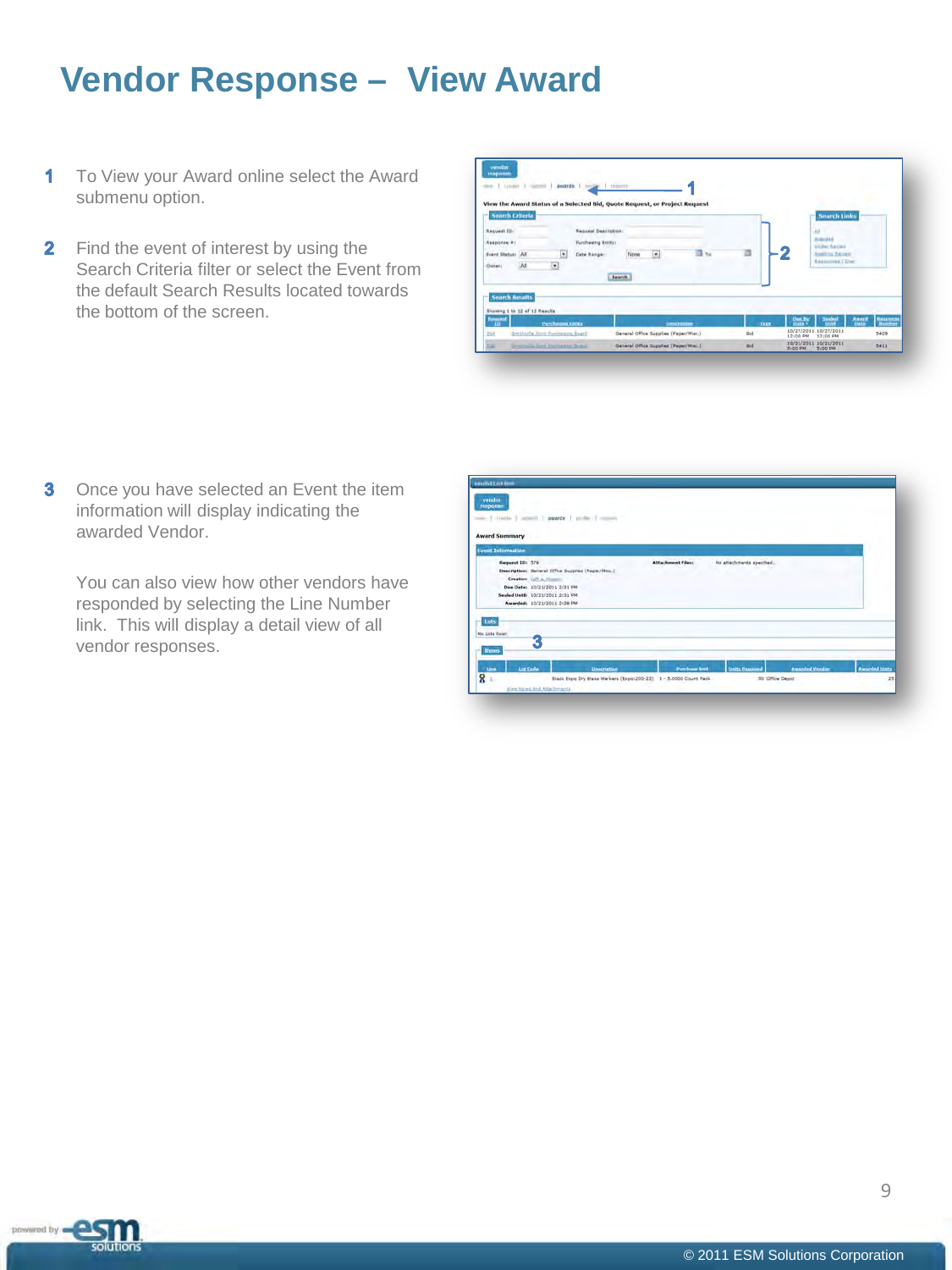## <span id="page-10-0"></span>**Vendor Response – View**

- 1 To View your Response online select the View submenu option.
- **2** Find the event of interest and select the View link.



**3** Once the Event has been selected you can scroll through the sections and view the information. Note, if the due date of the Event has not arrived, you can make edits to your response from within the View mode.